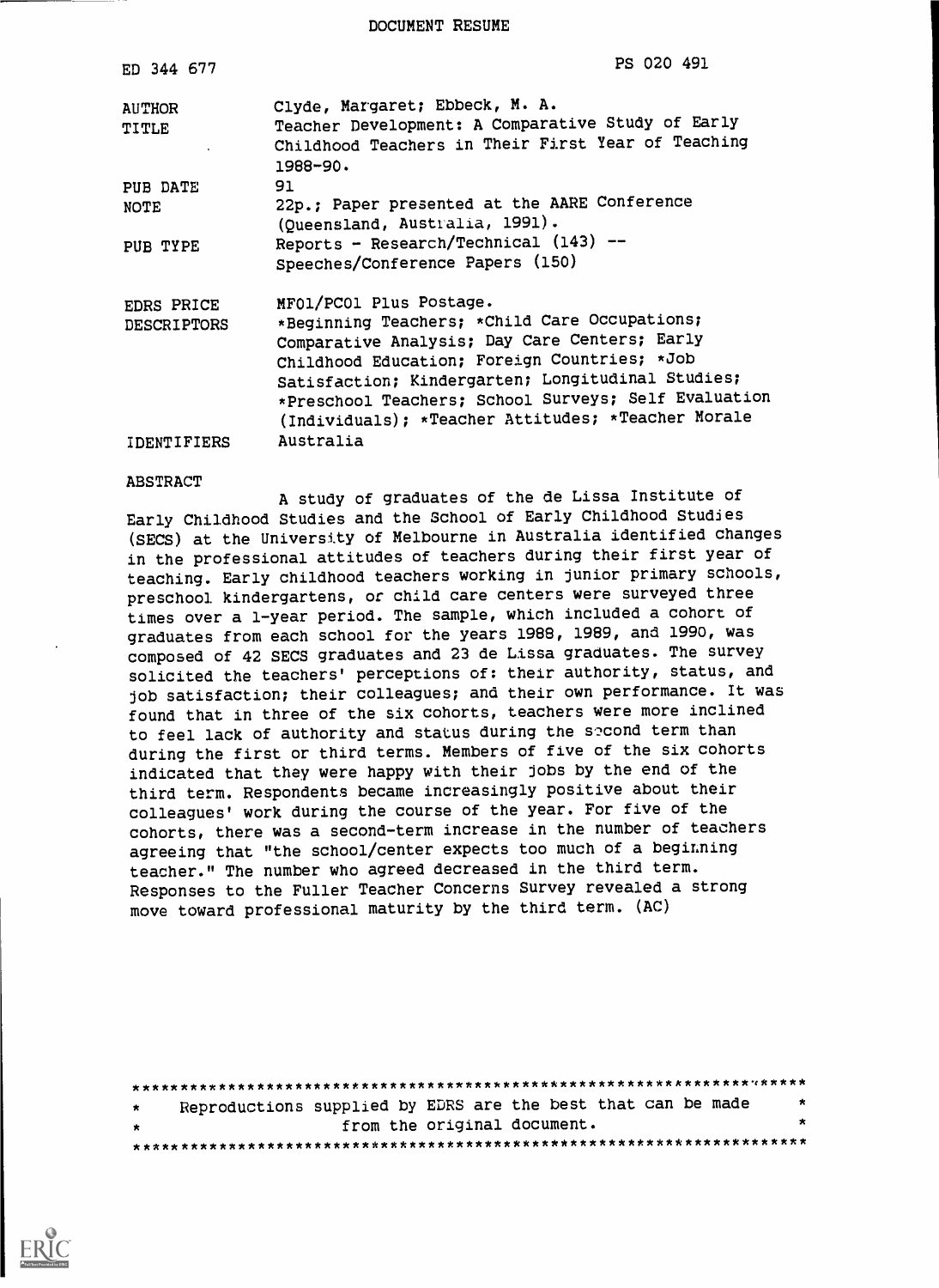#### U.S. DEPARTMENT Of EDUCATION Office of Educational Research and Improvement

EDUCATIONAL RESOURCES INFORMATION CENTER (ERIC)

- 0 This document has been reproduced as received from the person or organization originating it
- 0 Minor changes have been made to Improve reproduction quality
- ை Points of view or opinions stated in this docu:<br>;ment: do: not: necessarily: represent: official<br>OERI position or policy

# TEACHER DEVELOPMENT : A COMPARATIVE STUDY OF EARLY CHILDHOOD TEACHERS IN THEIR FIRST YEAR OF TEACHING 1988-90.

-PERMISSION TO REPRODUCE THIS MATERIAL HAS BEEN GRANTED BY

<u>Margare</u>  $9D$ 

TO 1HE EDUCATIONAL RESOURCES INFORMATION CENTER (ERIC)."

Margaret Clyde Principal Lecturer in Early Childhood Studies University of Melbourne Kew Victoria

AARE Conference 1991 Surfers Paradise

Professor M.A. Ebbeck Dean, Magill Campus University of South Australia Magill S.A.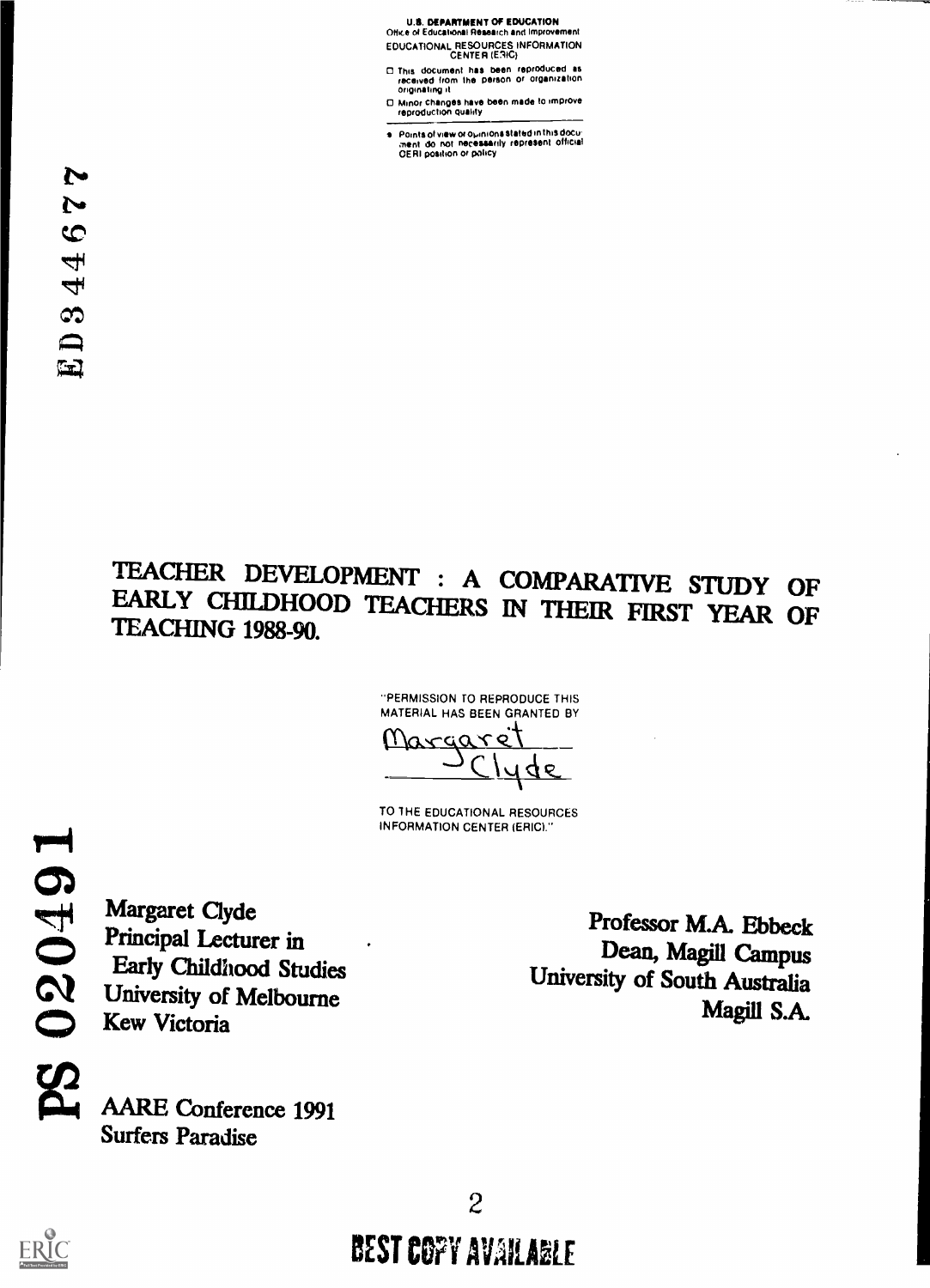## Backeround Information

Over the past decade or so, a great deal of effort, expertise and time have been devoted to looking at the preparation of teachers by the higher education sector in Australia. This veritable growth industry has not been confined to Australia however, as the OECD (1989) produced a report which suggested that while reform in the area of teacher education remains:

"partial and controversial ... the challenge is to balance competing policy objectives, institutional approaches and traditions and the nature of teacher's work in ways that both improve the responsiveness a. d quality of teacher education and enhance the status of the profession". (p 2)

The Australian scene has witnessed the release of substantial reports on teacher education in the past two or three years, all pointing the way for reform. An NBEET Report (1990:1) summarises the following reports: Teacher Quality: An Issues Paper published by the Schools Council in November 1989, Discipline Review of Teacher Education in Mathematics and Science published by DEET in October 1989 and Teacher Education in Australia, an AEC Working Party paper published in July 1990.

This overall report makes the point that:

"Improving teacher quality continues to be one of the most intractable policy questions in Australian education. While there is agreement about why it should happen and on the benefits that will follow, there is no agreement about how it should happen".

#### (1990:1)

The Report identifies seven common issues which are included in all three previously published reports, namely :

- the quality of preservice education including its length and content
- the structure of preservice education  $\ast$
- $\pmb{\ast}$ financing practicum supervision
- $\pmb{\ast}$ induction of new teachers
- $\color{red}$ the need for a national professional body
- $\bigstar$ inservice education and
- $\star$ co-operative arrangements

While all these items are of great concern in an education system which is undergoing rapid and broad change, this paper will concentrate on the issue of the induction or mentoring, or inservice education of beginning teachers; the second phase of teacher training for the beginning teacher.

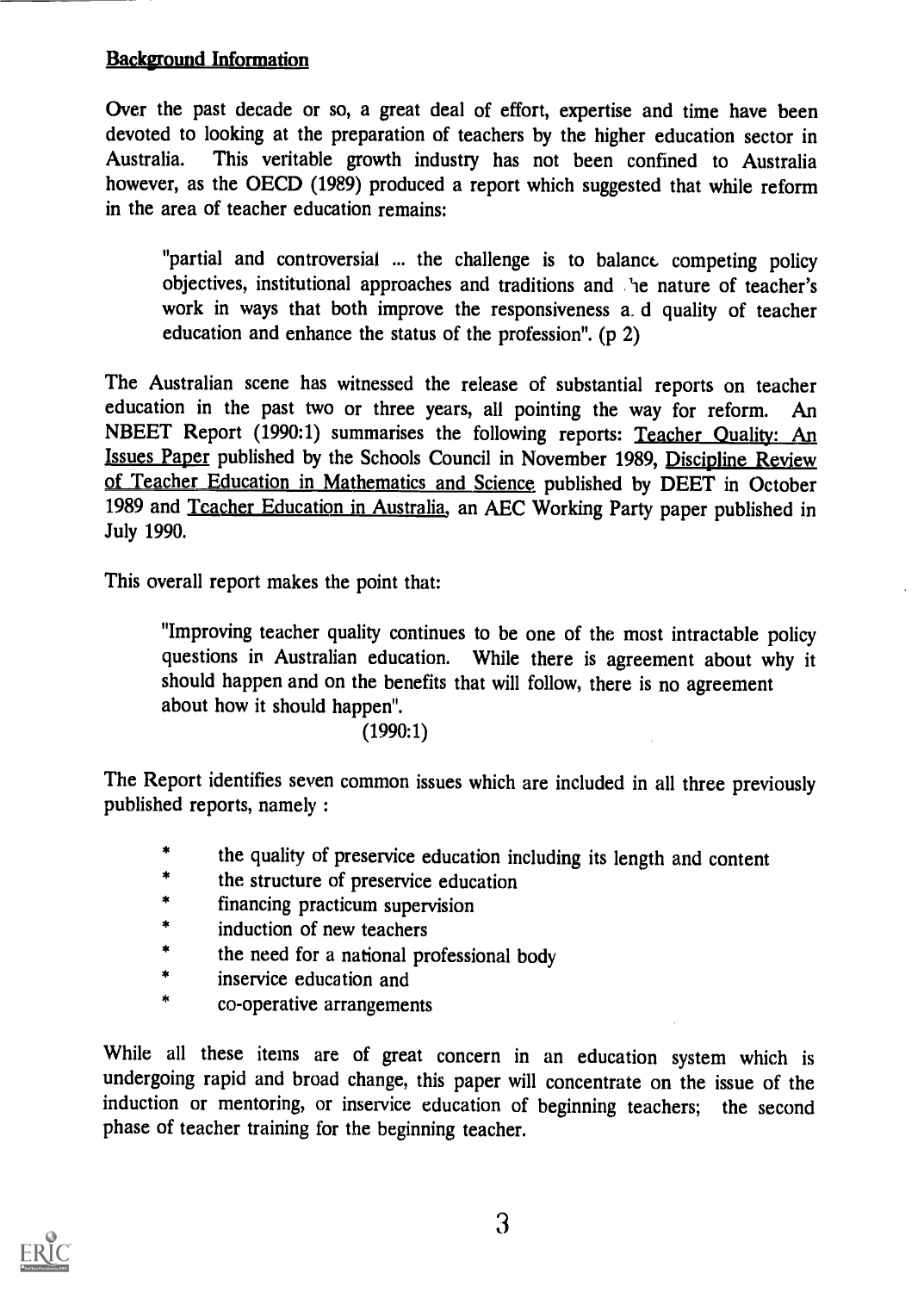The OECD Report of 1989 mentions that in Australia we have no fixed pattern of induction per se, although informal procedures are in place in many schools, however:

"Induction and mentoring for teachers at the time of their first professional experience is considered essential if the new teacher is to fit effectively into a new teaching team ... the goverment of the United Kingdom ... recommends the strengthening of induction". (OECD, 1989:2)

In support of this process the Speedy Report, Discipline Review of Teacher Education in Mathematics and Science, (1989), commented that it is a "quantum leap from being a pre-service teacher education student to taking responsibility for a full time classroom environment". (p 123)

The Report argues that the variable conditions experienced by the beginning teacher often result in the teacher's first few months in the classroom being a "baptism of fire" in which the teacher is left on his or her own to "sink or swim". While the metaphor is mixed, the message is clear; we must do more to support beginning teachers so that their induction to the profession is a positive one in a supportive environment in which continued learning is a positive, rather than a negative experience.

A Queensland study of beginning teachers (Lennon et al, 1988) found that beginning teachers appreciate a high level of support from the administration in relation to their own level of development including :

- $\star$ planned induction programs based on further professional development
- $\ast$ the appointment of professional tutor or mentor positions charged with the responsibility of attending to the induction needs of beginning teachers
- $\pmb{\ast}$ a school induction process which supports professional development programs and networks sponsored by institutions and, in addition,
- induction programs planned on an individual basis in recognition of the  $\mathbf{r}_k$ different needs of neophyte teachers.

Fogarty and Lennon (1991) .elaborated further on these ideas for improving induction experiences, including the notion that teacher education institions should offer systematic follow-up efforts to evaluate the quality of its graduates, and presumably, to determine the success or otherwise of their transition from the first phase of teacher training, the preservice program, into the second phase, that of the professional development of the neophyte teacher.

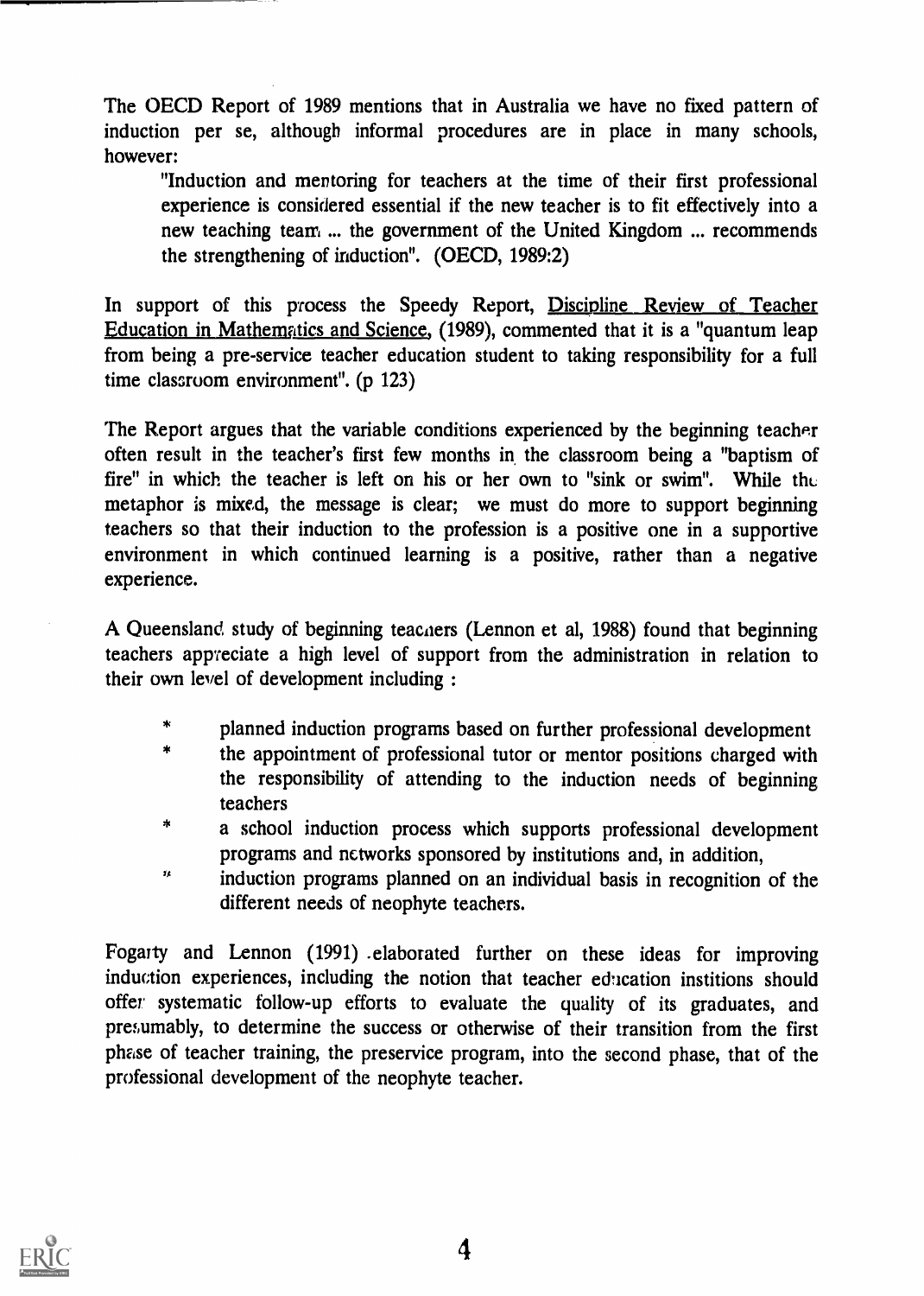# The Study

In the light of the material being disseminated in the various Australian and international reports, members of staff at the de Lissa Institute of Early Childhood Studies of the then SACAE, and staff at the School of Early Childhood Studies, University of Melbourne, undertook the task of trying to identify the needs of neophyte early childhood graduates in their first year of working in Junior Primary Schools, Preschool Kindergartens or Child Care Centres. Both qualitative and quantitative data were generated, through a questionnaire administered three times during the first year and the use of Fuller's TCS (Teacher Concerns Survey) also administered on three occasions. A suitable questionnaire existed (Gilding, 1980) which was piloted and adapted for use in this study, while Borthwick (1989) has argued that Fuller's model, expounded over twenty years ago in her paper entitled "Concerns of Teachers: A Developmental Conceptualisation", encompasses concerns of an extremely durable and relevant nature; Borthwick argues that the process proposed by Fuller, namely inviting participants to respond to the question : "when you think about your teaching, what are you concerned about?" continues to be widely cited in the literature and is therefore an appropriate method for identifying teachers' concerns.

The study looked at beginning early childhood teachers in two states in each of three separate cohorts, 1988, 1989 and 1990. This paper reports on the results of the three years of data. For the purposes of this paper the data on the neophyte teacher's perceptions of the pre-service course have been omitted and the data from key questions relating to the first twelve months in the field have been analysed, together with the Fuller TCS material.

Respondents were asked to circle the most appropriate response to a number of questions relating to their perceptions of professional life as a teacher or child care worker. Choices on the Scale were (1) "very true", (2) "fairly true", (3) "not sure", (4) not really true", (5) "no, not true at all", and (6) "not applicable". A "no response" category was included in the coding.

The questions selected for discussion in this paper are as follows :

Items 89 - 101:

- 89 I don't feel I have any real authority in my job
- 90 I don't feel I have any real status in my job
- 91 I'm really happy with my job as a teacher

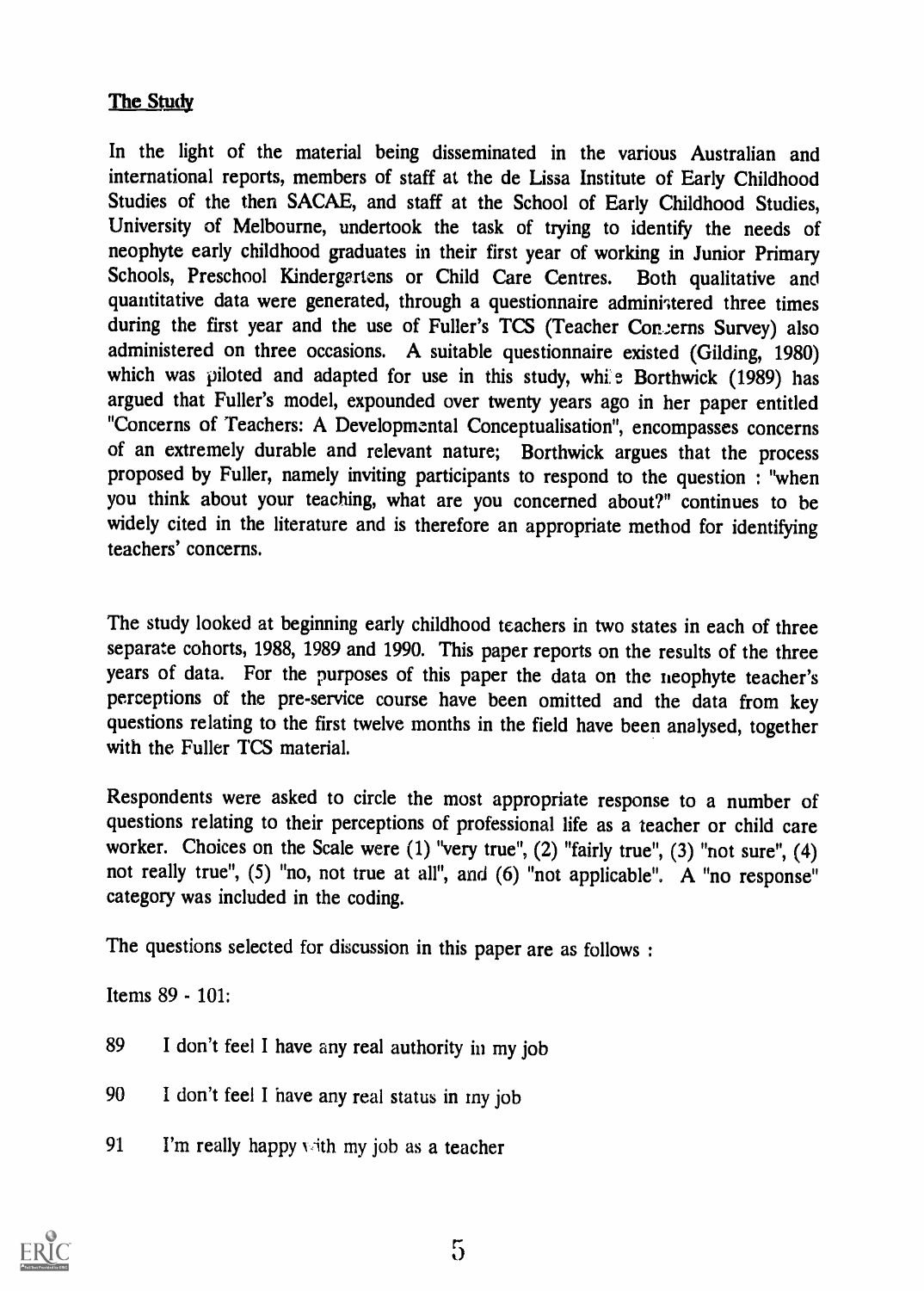| 92         | I wish accommodation/transport weren't such a bother                                     |
|------------|------------------------------------------------------------------------------------------|
| 93         | the staff here really care about their work                                              |
| 94         | this school/centre the Director/Principal/Administration<br>makes the<br>at<br>decisions |
| 95         | this school/centre expects too much of beginning teachers                                |
| 96         | the school/centre staff have really made me feel at home                                 |
| 97         | the staff here are really concerned about the children                                   |
| 98         | I'm so busy I don't know which way to turn                                               |
| 99         | this period of teaching has been a real struggle to survive                              |
| <b>100</b> | this period has been a period of growth and development for me                           |
| 101        | I think I have performed well in this period of teaching                                 |

#### **Results**

The cohorts were made up of the following :

|      | 1988: SECS  | 14 | most graduates worked in kindergartens; one was in child<br>care<br>working in child care, kindergarten and junior primary |  |  |  |  |  |  |
|------|-------------|----|----------------------------------------------------------------------------------------------------------------------------|--|--|--|--|--|--|
|      | de Lissa    | 6  |                                                                                                                            |  |  |  |  |  |  |
| 1989 | <b>SECS</b> | 9  | all working in kindergarten                                                                                                |  |  |  |  |  |  |
|      | de Lissa    | 5  | working in kindergartens, an aboriginal rural school and a<br>child care centre                                            |  |  |  |  |  |  |
|      | 1990: SECS  | 19 | all working in kindergartens                                                                                               |  |  |  |  |  |  |
|      | de Lissa    | 12 | working in child care, kindergarten, junior primary and<br>out of school hours care                                        |  |  |  |  |  |  |

It should be noted that not all respondents had positions in their original state; several de Lissa graduates had positions in New South Wales while two SECS graduates were working in New South Wales and Queensland respectively.

The results of the questionnaire are presented in toto, in the Appendix. The responses to 1 and 2, namely "very true" and "fairly true" are presented on the folloving graphs:

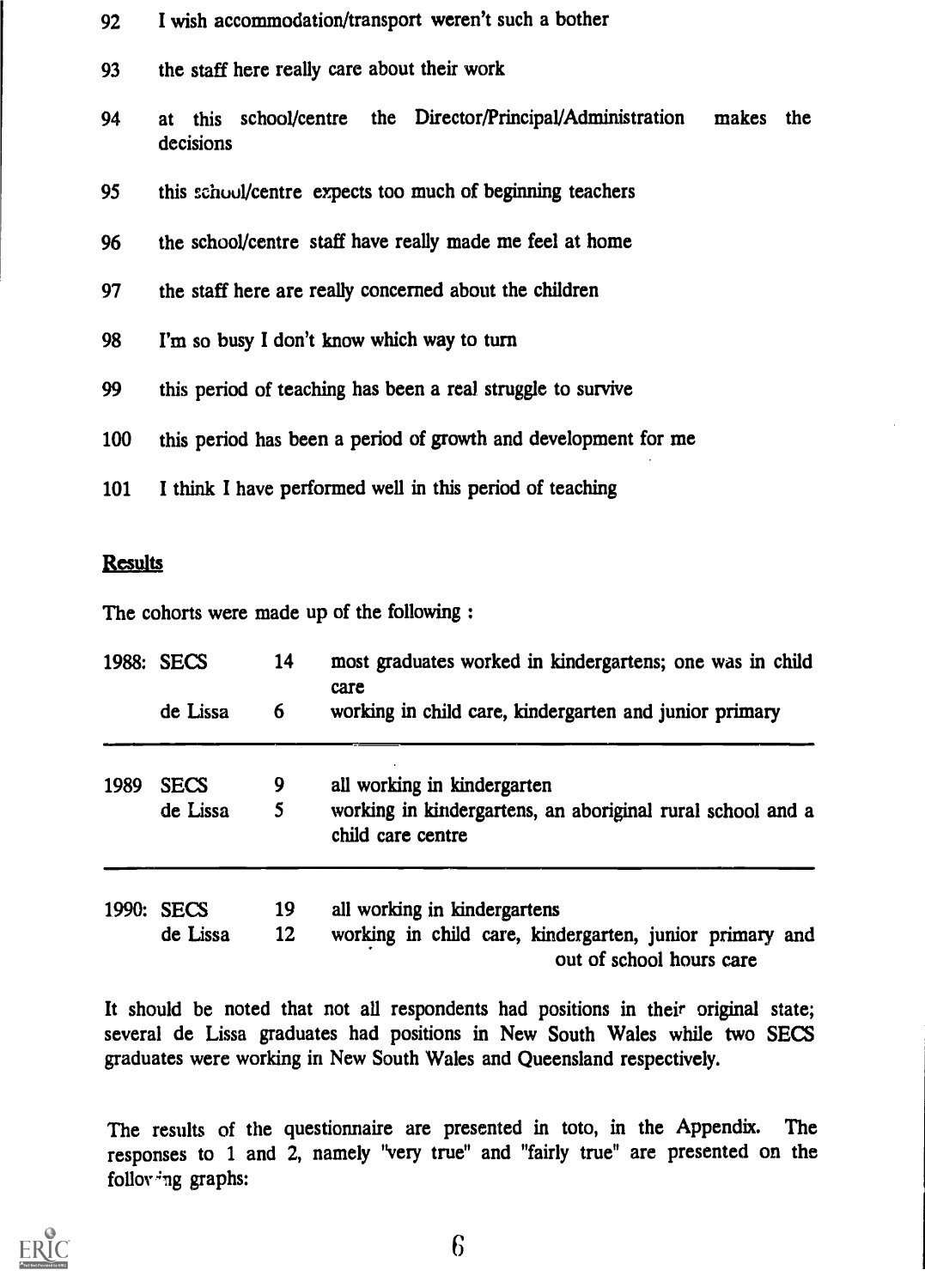

Item 89-90; these two items have a similar thrust and therefore could he expected to elicit similar responses, with the number of responses to "very true" and "fairly true" diminishing over time as the beginning teachers became more familiar with their various roles and gained in confidence and competence. The results across the six cohorts are not regular in this regard, but as the numbers are small it would not be appropriate to read too much into them; however it should be noted that for Item 89 three of the six cohorts registered an increase in support of these statements in second term, possibly indicating a crisis in confidence in their ability to cope.

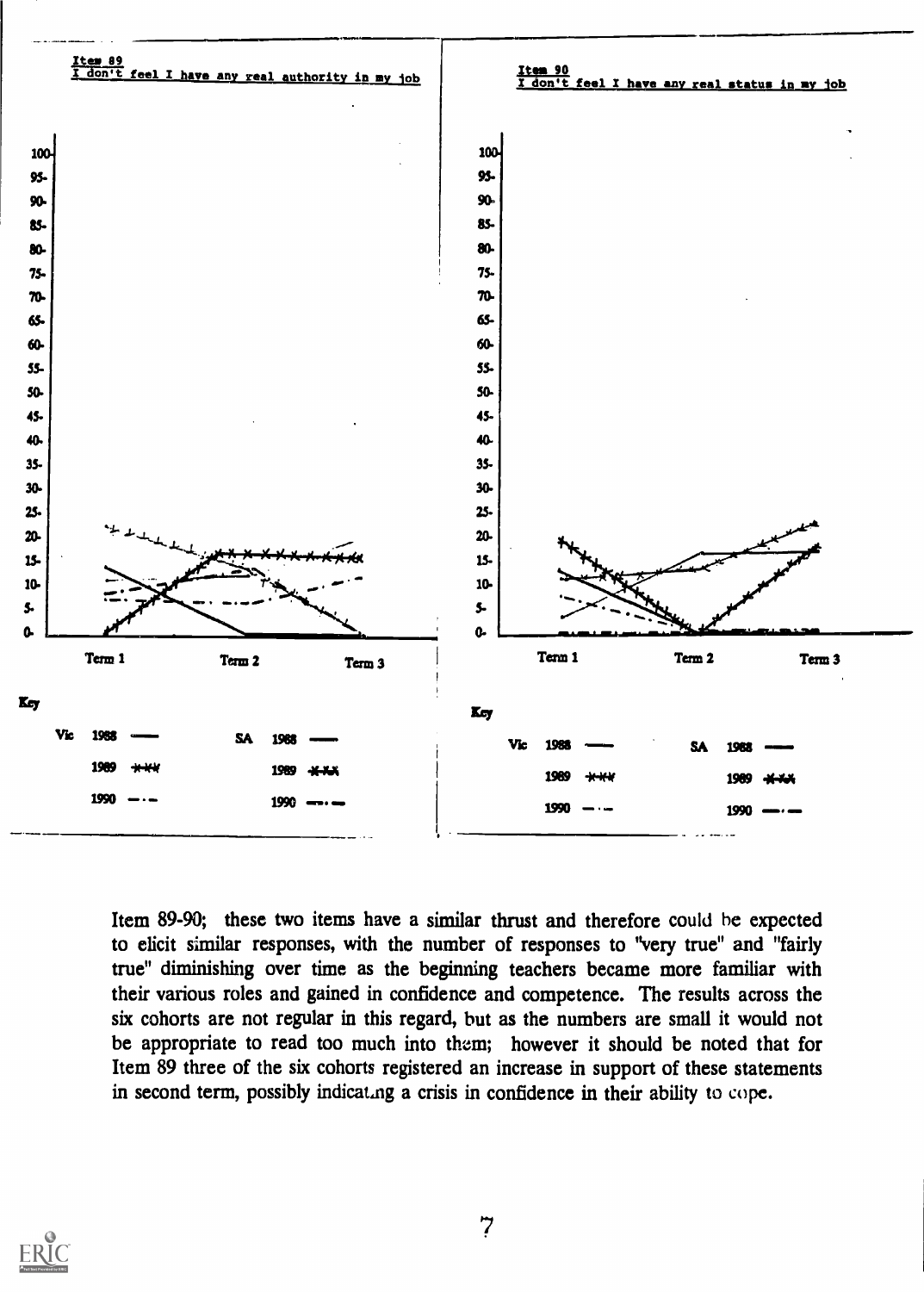

Item 91 related to the neophyte's feelings about being a teacher; most groups, five in fact, indicated that this was true - at least by the end of the year. The 1988 Victorian cohort was the only group to register a diminition from term 1 to term 3 and it had registered an uncharacteristic increase in term 2. It would appear that several members of that cohort had concerns that were no group.



8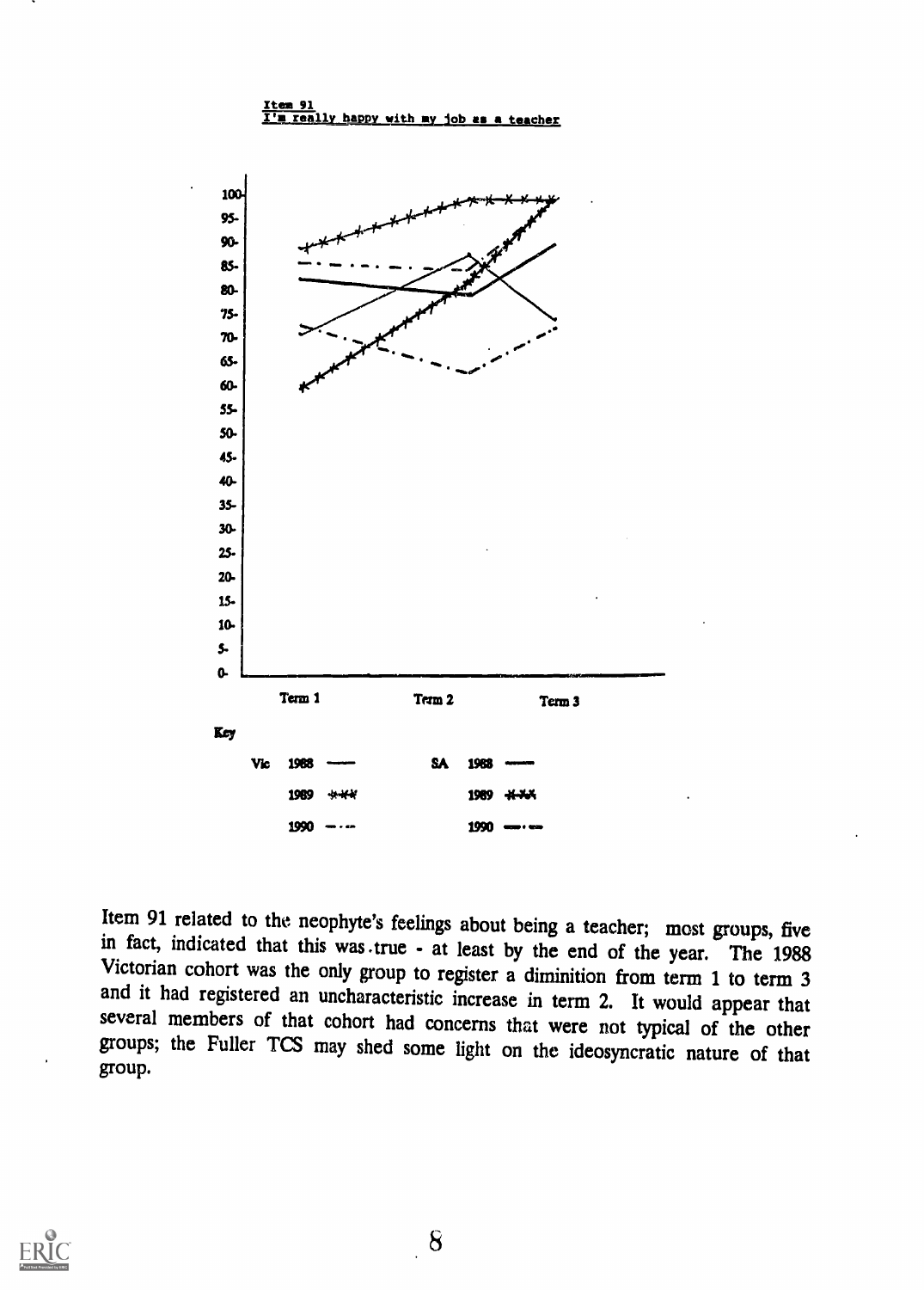#### <u>Iten 92</u><br>I wish acco dation/transport weren



Item 92, relating to transport and accommodation arrangements, is meant to reflect the respondants' general feelings about their role; however with several of the respondants in both states living and working away from their home state, and presumably their support bases, the results could be interpreted as a real reflection of their need to establish themselves in rew environments. This 's possibly the case with the 1988 and 1989 South Australian cohorts, who had several members relocating interstate or in country areas.

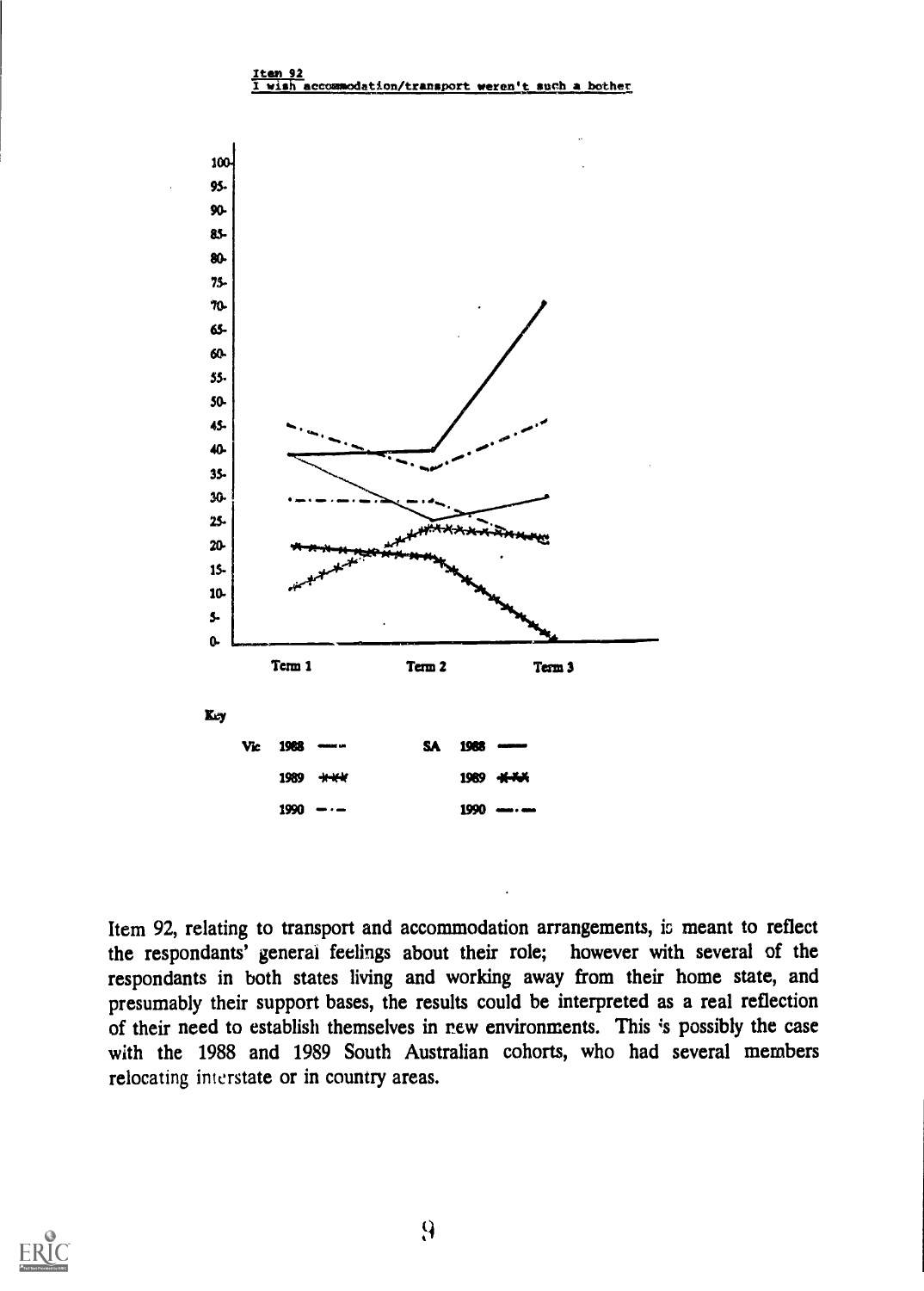

Item 93 is one of two questions (along with Item 97) which indicates the beginning teachers' perceptions of their professional colleagues work; the responses become more positive as the year progresses, with the exception of the 1988 Victorian cohort, and could be seen to reflect the neophyte teachers' growing awareness of the situation in which they are operating, and their own place in the process. It is interesting to reflect that apart from the 1988 Victorian cohort, there are no midyear crises of confidence!

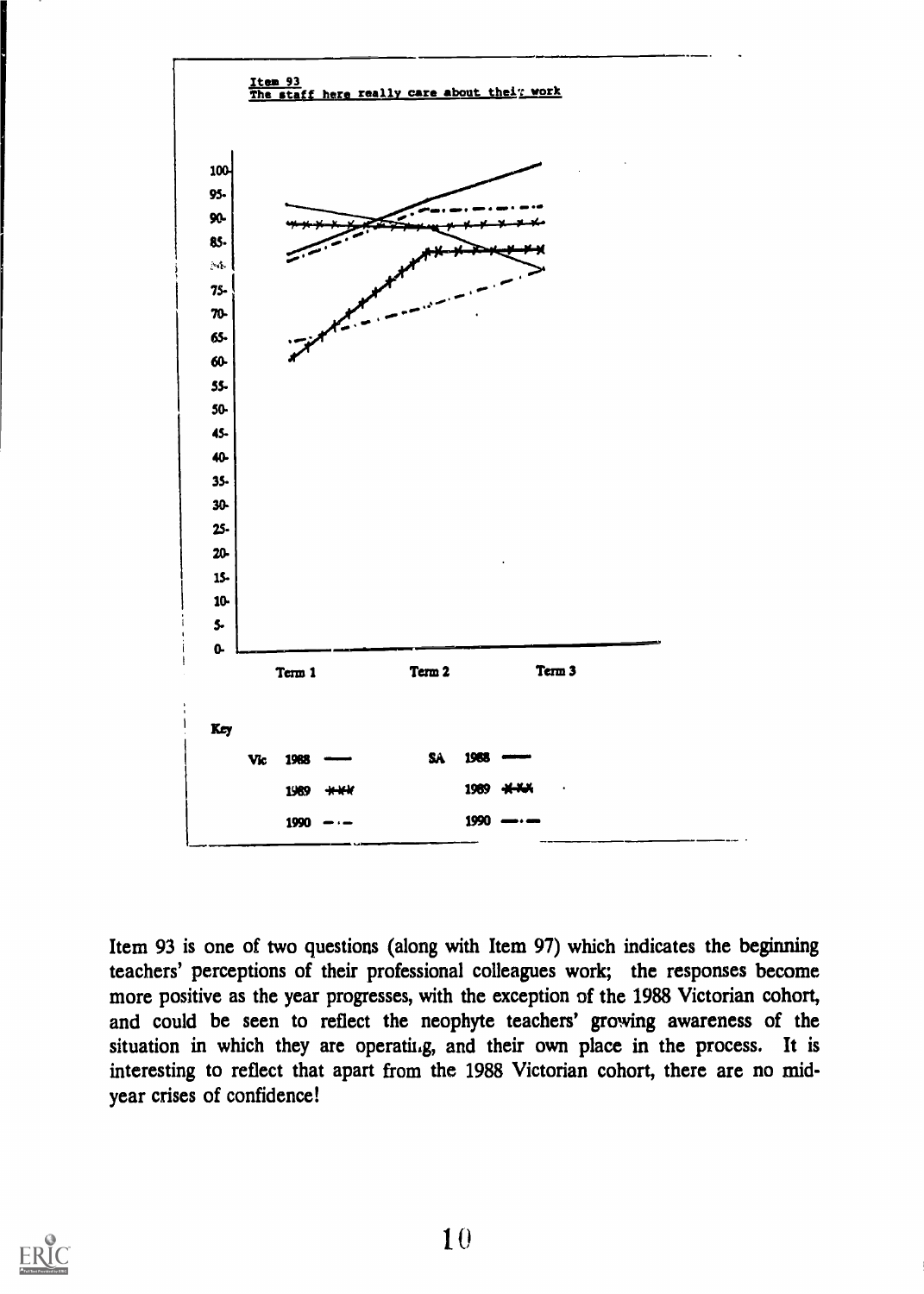

Item 94 however suggests that there is a growing belief that the "administration" is the decision-maker at their place of work; there are two different interpretations and implications - of this response; one is that as the beginning teacher develops a greater awareness of the organisation and management processes of their cc. tre or school they perceive themseives as less in control of their own destiny, and that they are unhappy about this; a second, and more obvious response for the Victorian cohorts at least, is that they are themselves in charge of single unit centres, and are indeed in charge of the entire operation, but believe that the kind of support and advice they require in order to fulfil this demanding role is not forthcoming. This second option is supported by comments on the TCS, particularly the 1989 Victorian cohort.



11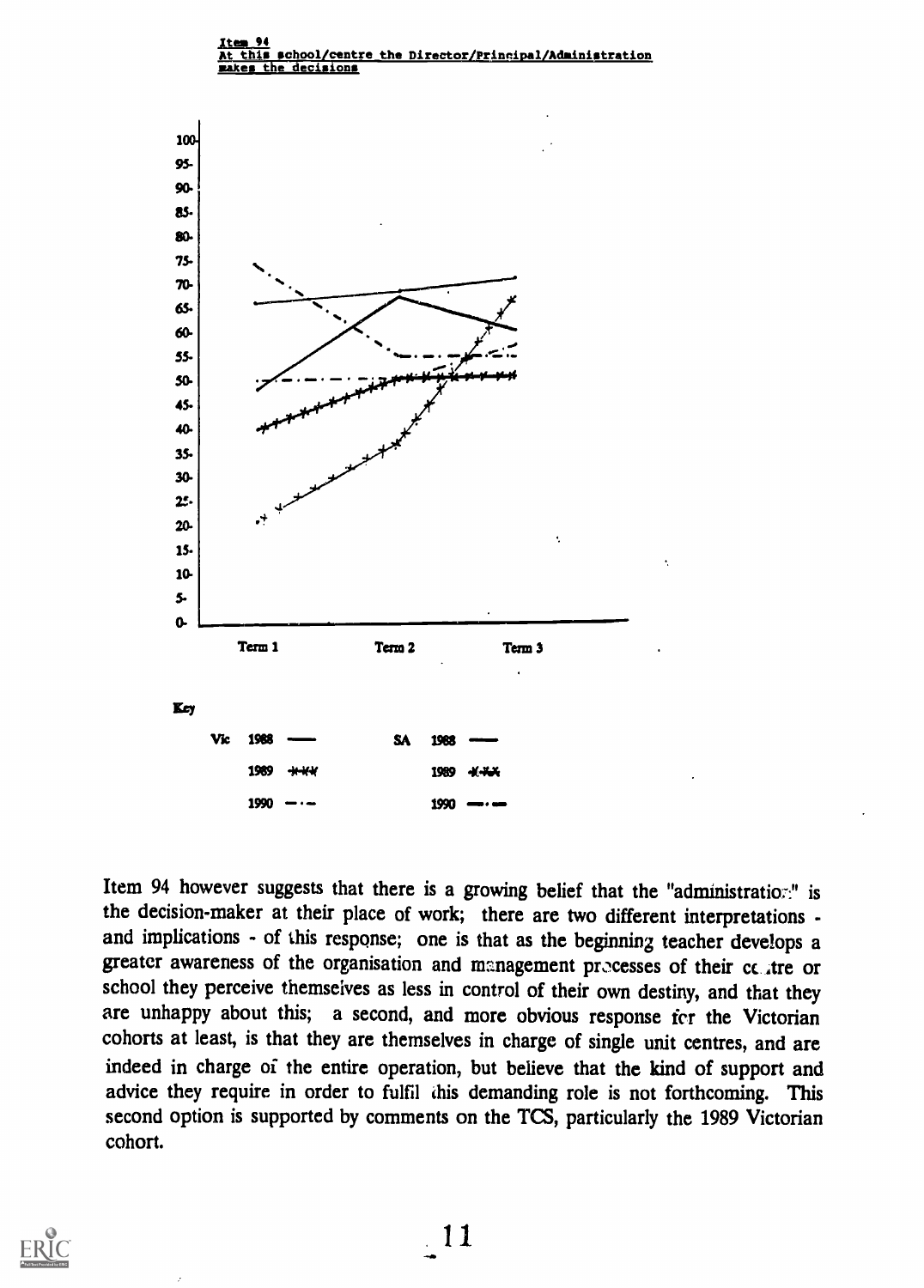



Item 95 is the key question, inviting respondants to indicate their perceptions of the school or centre's expectations of beginning teachers. Hopefully the "very true" and "fairly true" responses will decline as the year progresses and this was the case, apart from the 1990 South Australian cohort. The twelve respondants were an atypical group working across a number of positions including out of school hours care, centre based child care, preschool and junior primary positions, often in short contract roles, and none of them was permanent. The casual and/or less than first choice nature of these positions could have coloured the responses. However the responses reveal some kind of increase in agreement with this statement in second term which appears to be the critical time when support is most needed by the neophyte teacher.



12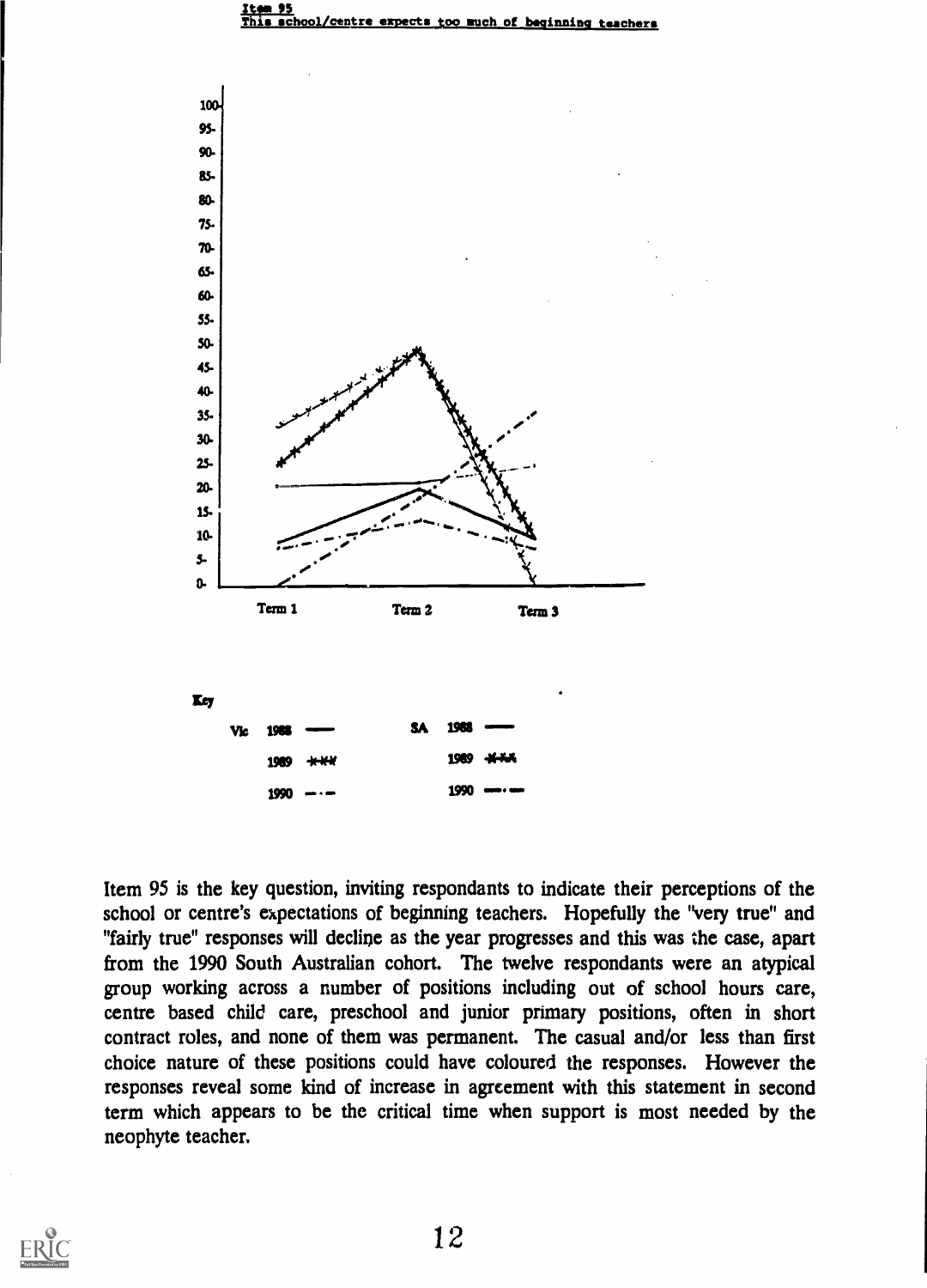

Item 96 relates to the way in which the "new chums" believe they have been accepted into the teaching profession. Several of the cohorts appear to have suffered from second term crises of confidence in this regard, although for the 1989 South Australian cohort it possibly reflects the part time nature of the group and the fact that several had taken up new positions in second term and had as a result begun a new neophyte phase.

The professional isolation of the early childhood teacher is reflected in the following comment from a member of the 1989 South Australian cohort :

"What can you do about an experienced (kindergarten) assistant who is very capable but does not want to change?"

As the new teacher and the assistant would constitute the entire "staff' one can only speculate about whether that new teacher ever felt the "staff' made her feel "at home" in the course of the year.

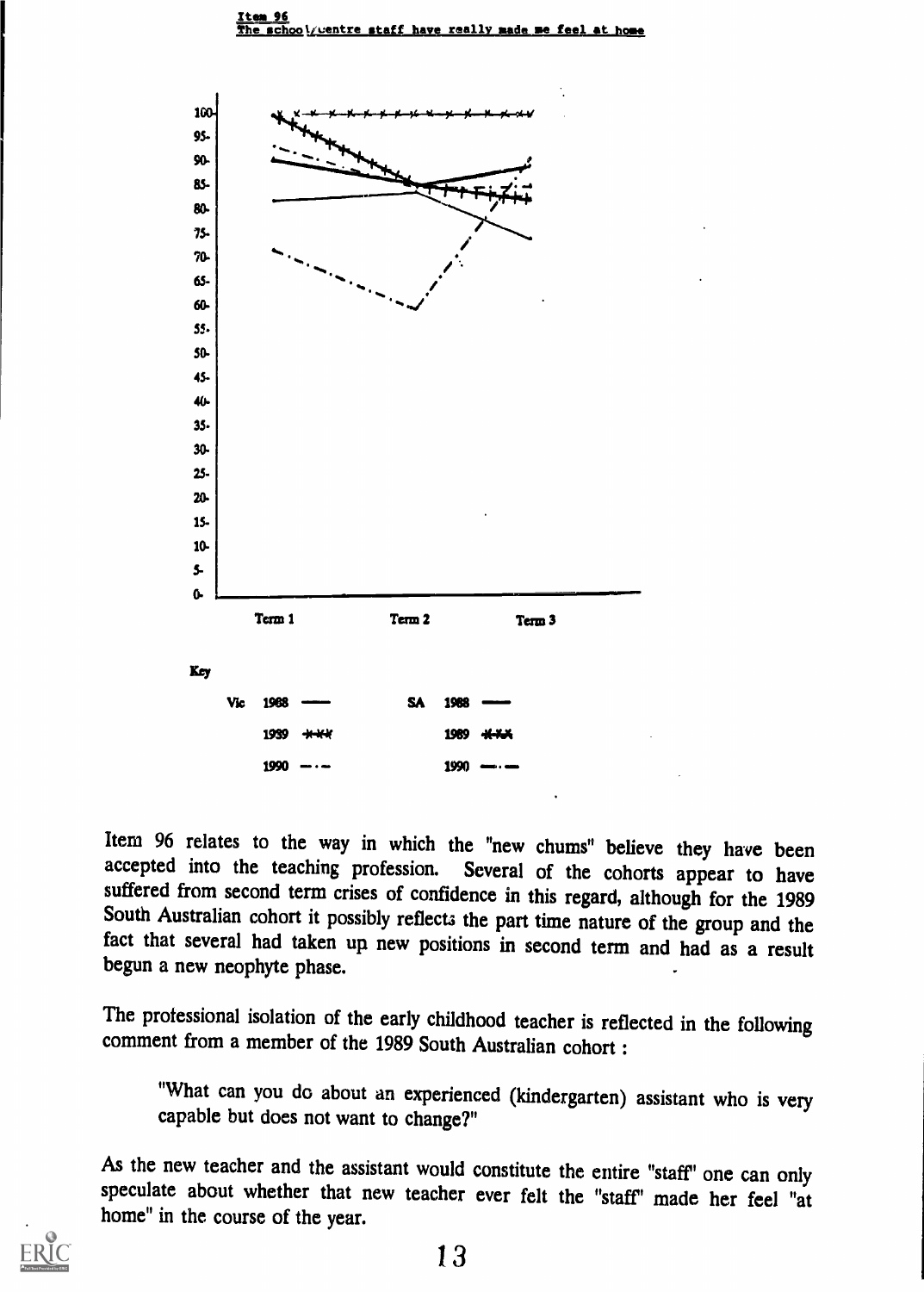

Items 97 and 93 are linked as they reflect the neophyte's perceptions of he. colleagues role; strangely the two sets of responses are not similar apart from the 1988 South Australian cohort, and two groups report lessening of confidence on this critical area in second term. Hopefully this is only an indication of "mid year uncertainty", although it appears to be increasingly persistent for the 1988 Victorian cohort. As the vast majority of the cohort were working in small kindergartens this can only seem to reflect their perceptions of their assistants' behaviour, as no other staff is employed. Such a situation for a beginning teacher, who perceived a lack of outside assistance in controlling such a situation, is an intolerable burden for an inexperienced teacher, and one which highlights the peculiar responsibilities of inexperienced early childhood teachers, as opposed to the vast majority of their colleagues at primary and secondary levels who normally operate in much larger professional groupings.

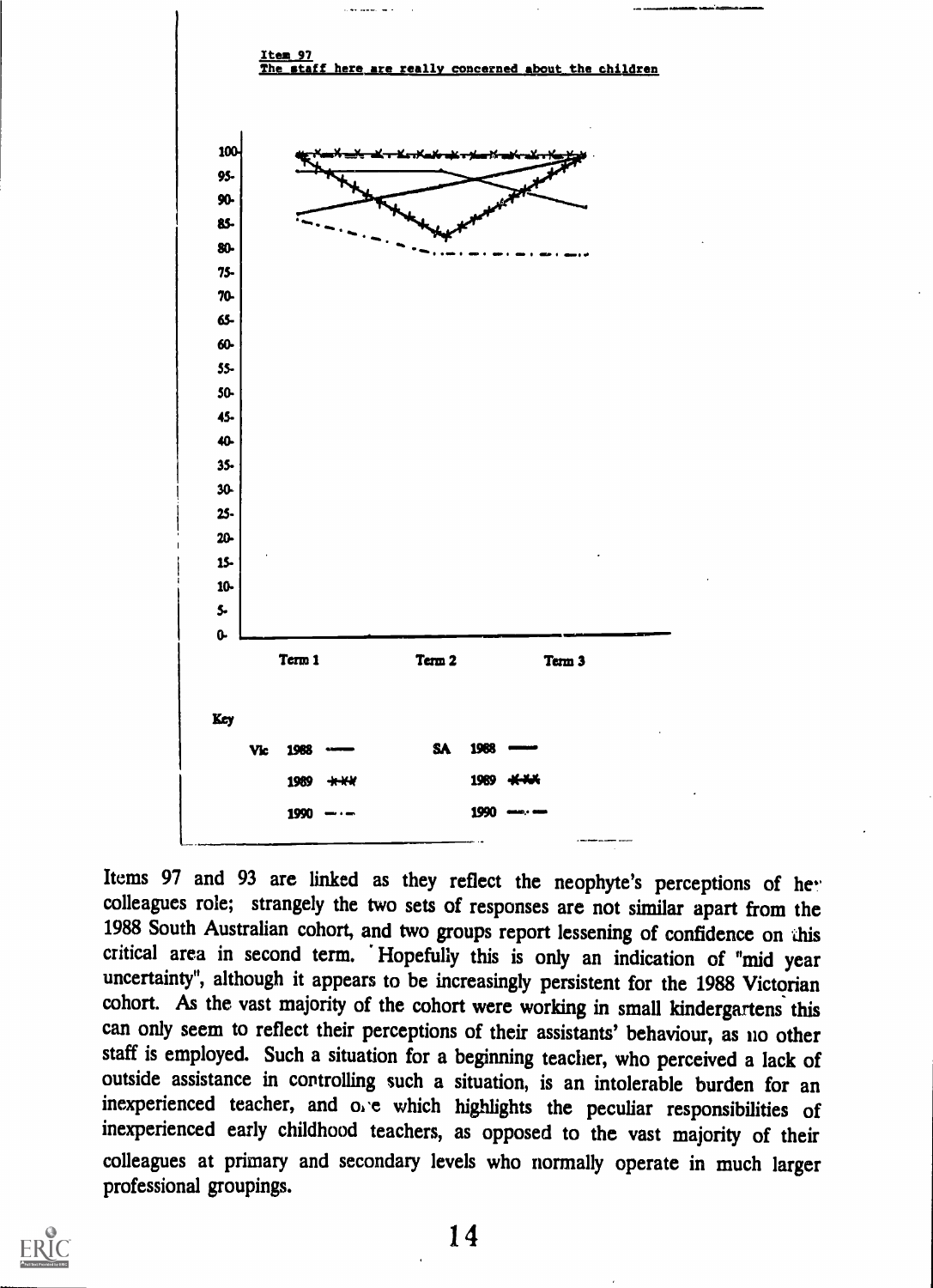100





Items 98 and 99 are negative questions which attempt to isolate the particulr problems which might beset a beginning teacher, namely the time consuming nature of the task and the need to just survive. Hopefully the "very true" and "fairly true" responses would decline throughout the year as the neophyte becomes more able to come to grips with the role, determine priorities and become a part of a larger team.

The six cohorts, apart from the 1989 Victorian cohort, do not respond similarly in these two questions. Apparantly some beginning teachers do not mind being very busy whereas other groups are not so busy but are still struggling to survive, possibly due to the lack of outside professional support. The TCS cast some light on these responses.



15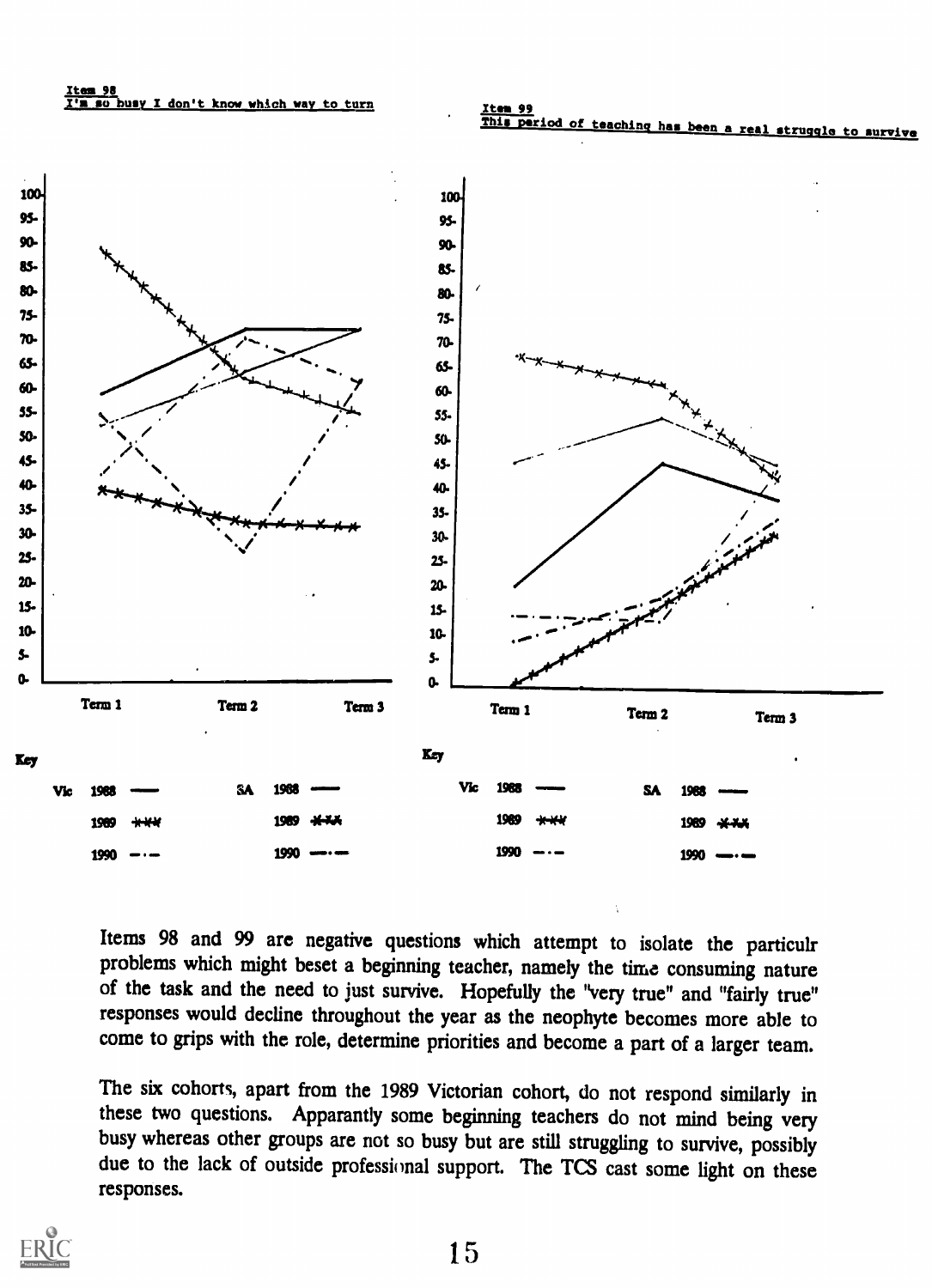

Item 100 is a positive question which attempts to gauge the beginning teachers' overall beliefs about their professional progress; some groups revealed a second term slump and a third term revival, apart from the 1989 South Australian cohort.<br>This is an extremely small group  $(N=5)$ , working across kindergartens, an aboriginal rural school and centre-based child care, and should not be interpreted as a general response by beginning teachers.

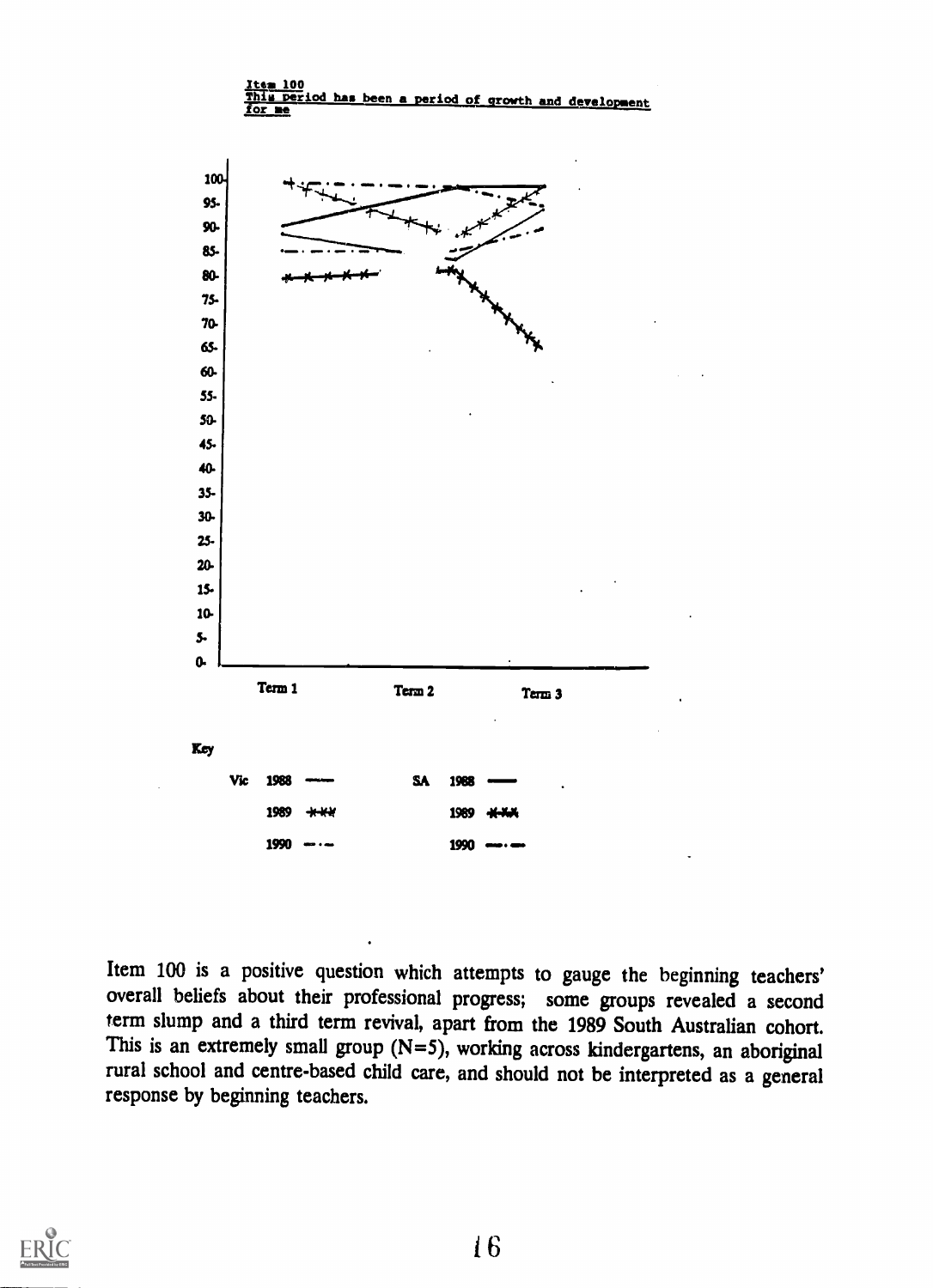

Item 101, "I think I have performed well in this period of teaching" produced a high positive response from all cohorts, in spite of a typical second term slump in three groups. These responses are encouraging and appear to suggest that the beginning teacher is resilient, resourceful and positive about their commitment to their role and determined to become more adept at their art. This is reflected particuarly in the Fuller Tcs responses.

In addition to the quantitative data gathered through the questionnaire, respondents were asked to complete the Fuller: Teachers Concerns Statement developed by Frances Fuller et all in 1969 and modified subsequently. The Statement (TCS) is an attempt to determine the initial and subsequent needs of teachers at various stages in their professional development and therefore was thought to be an ideal tool for determining the professional growth of neophyte teachers at all levels of education.

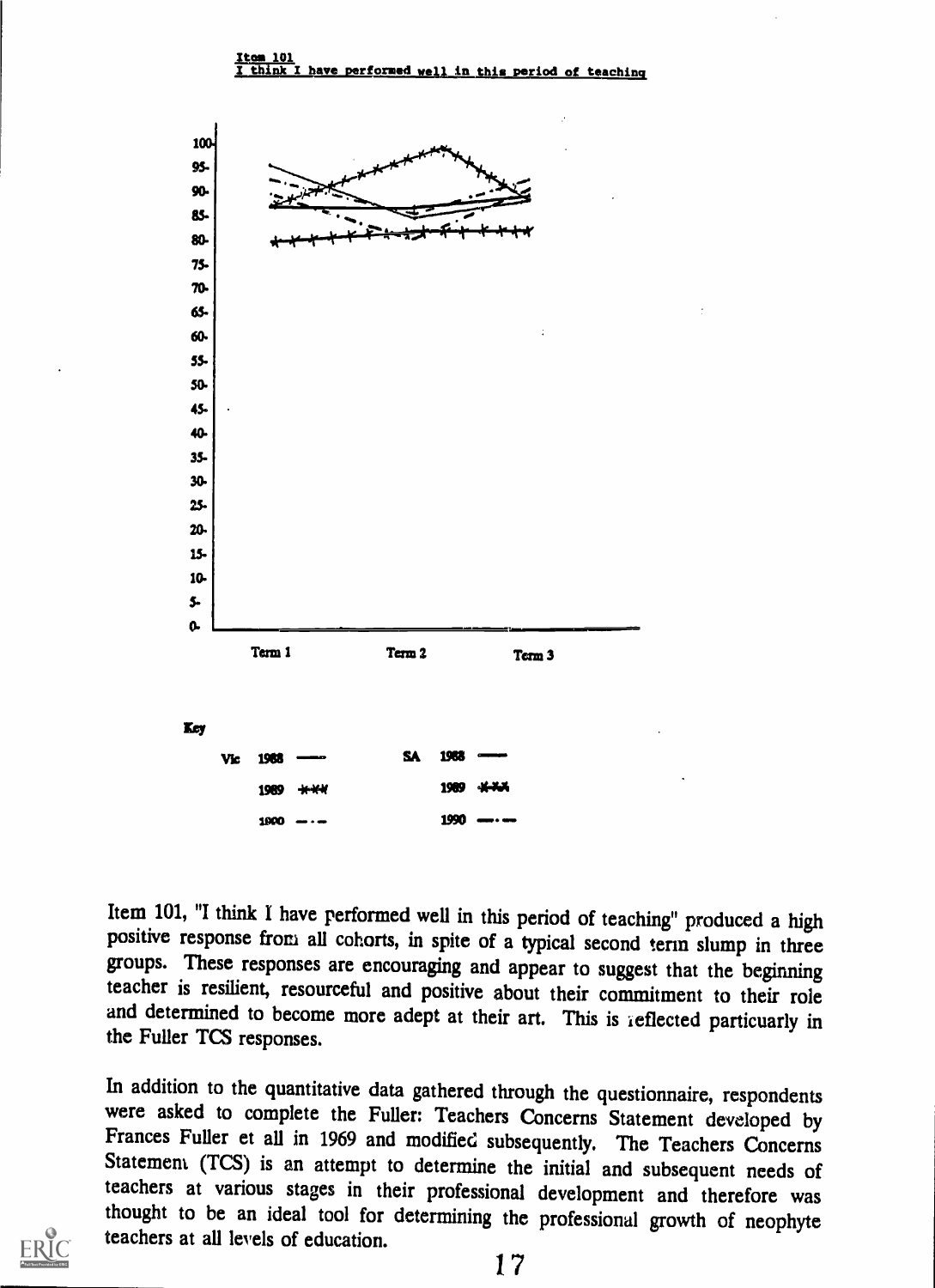Fuller has argued that teachers' concerns are able to be classified into two categories: concerns about self and concerns about pupils. She has suggested (Fuller et al, 1974) that neophyte, or beginning, teachers are particularly preoccupied about themselves, about their own comfort, adequacy and success as opposed to the comfort, adequacy and success of their pupils. In support of quotes from discussions with beginning teachers and their concerns about control, mastery of content, the evaluation of supervisors, working conditions and whether or not they are liked by the pupils. While very little is experienced teachers the available data from USA and UK cited by Fuller indicate that experienced teachers are more likely to be concerned about the benefits to putpils than are inexperienced teachers.

Such concerns about teaching assume some importance if we are to assume that they are expressions of felt need on the part of the developing teachers and could indicate a motivation to undertake relevant learning in order

She assumed that the concerns would change over time as a result of experience and maturity but that initial concerns would relate to oneself in terms of personal survival, then move to concerns about oneself as a teacher

Beginning teachers' concerns, then, tend to realte to the "survival" dimension of concerns about the role, concerns about personal adequacy and concerns about whether or not the pupils are learning as a result of their tea

The Fuller material is evaluated on a scale of 0-6, with a score towards the zero end reflecting the "survival" characteristics of teachers, while a score towards the upper end reflects a more altruistic appreach to profes

All cohorts across the three years revealed a strong move towards professional maturity by Term 3. In several cohorts the South Australian groups indicated a more mature response initially and a slower move towards maturit

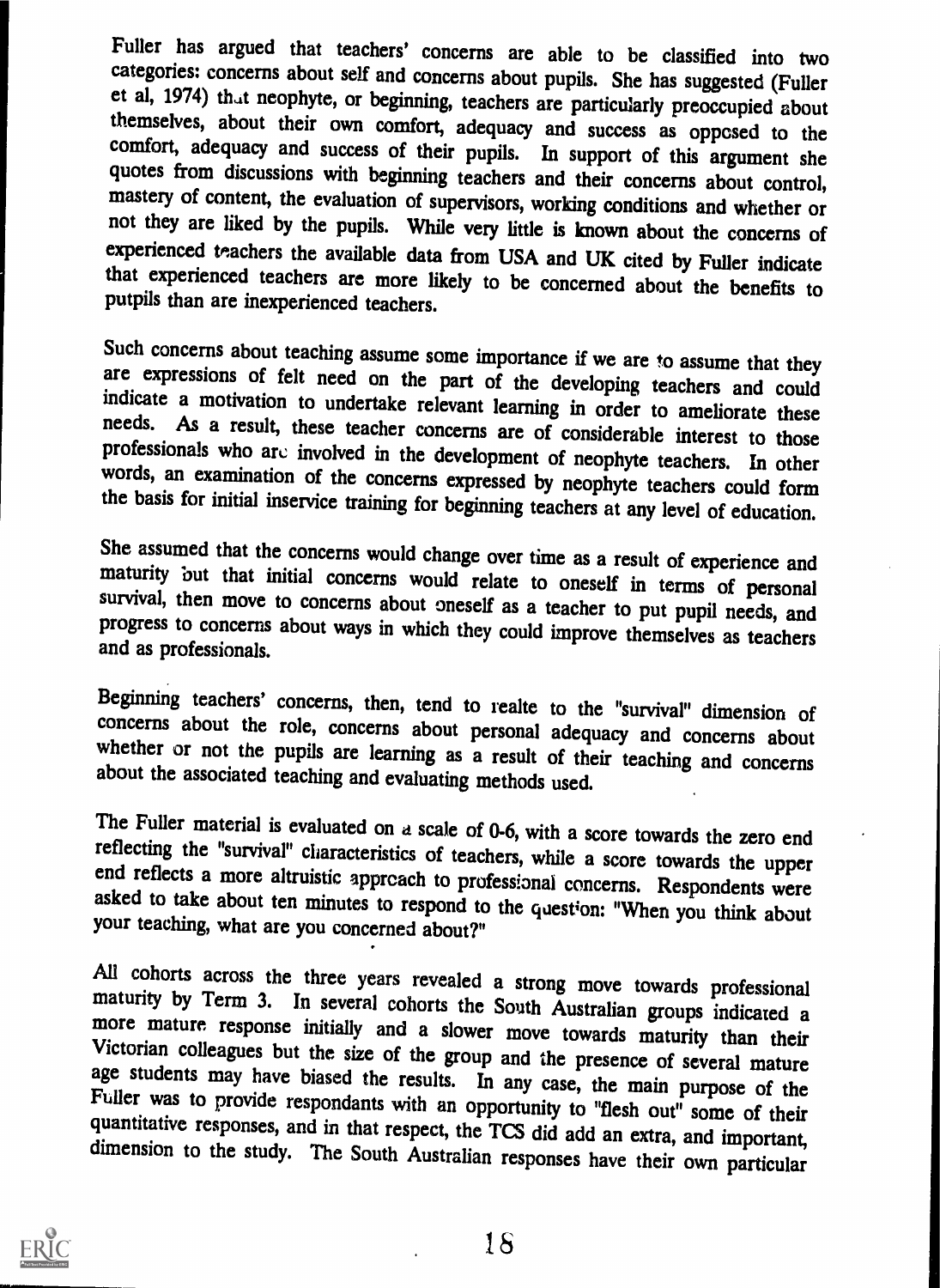flavour, reit .rating the respondents desperation to find a tenured or even a contract job, instead of emergency work: "there is a need for inservice and job security", "I'm worried about my job prospects" and the somewhat acerbic comment: "Employment is another area that worries me. Unfortunately many positions are gained when teachers have personal contacts. I wonder how many teachers get their jobs on their own merits".

Othe: problems which were mentioned on several occasions were the need for more knowledge about behaviour management (called discipline by the South Australians), the complexities of administration, the need to try to find support for children with specific needs and pressures imposed by advisors and parents when the subject of readiness for school is the topic:

"I need to be able to make a judgement by August about the children who will be ready for school next year - will I be able to do this?"

A number of responses emphasised the lack of community awarenes of the value of kindergarten; quotes such as: "they only think we play"; "it concerns me greatly that I constantly have to justify myself as a preschool teacher to people who should recognise its value and purpose"; "I am patronised by other teachers and told 'yes play is important but you can't learn real things from if", were common while other comments related to the role of the Management Committee in the operation of a kindergarten, the need to work closely with all parents or "how to draw the line between pleasing parents and educating children", and "parents are quick to point out what they don't like rather than what they do like", and the overwhelming task of determining whether or not children should begin school and the lack of professional support available to assist the neophyte in making this decision.

One interesting Term 3 response relating to helping parents to make a decision about school enrolment included the following statement:

"I am concerned that I may be developing a fairly negative attitude to parents. However, (I'm) confident that having recognised these concerns, I will go on to improve them next year".

Presumably the respondent is referring to improving her concerns rather than the parents. On a more serious note the following quote offers hope for the future :

"to be honest I have surprised myself often as to what I have achieved thus far considering the diversity of tasks that make up the role of a full time preschool teacher".

While the Fuller CIS responses do not, in all cases, reflect the quantitative data, they do reflect four major areas of concern for all neophyte early childhood teachers in both South Australia and Victoria. These relate to feelings of lack of awareness

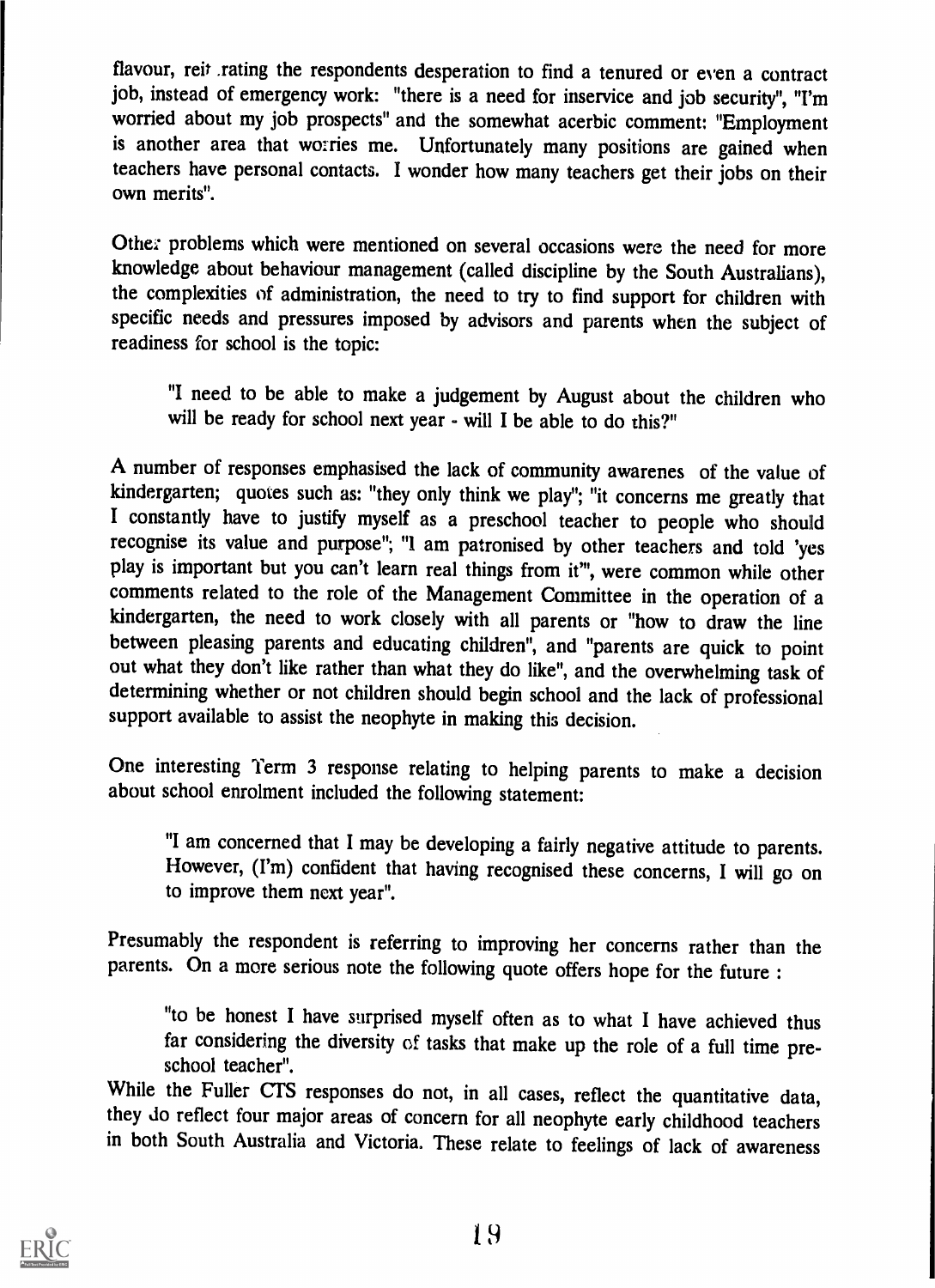of, and knowledge about school readiness, administration, ("administration isn't just filling in forms you know"), the management of children's behaviour and working with parents. One Victorian respondent mentioned with enthusiasm the inservice program for beginning teachers she undertook at the Lady Gowrie Child Centre ("terrific") and these comments have served to point up the very real needs of beginning teachers in terms of consistent inservice education and on the spot advice and support from a more experienced person who was designated for that task, such as an Advisor. Several respondents commented on the isolation of a single (or even a double unit kindergarten) and/or the problems associated with the professional isolation of operating in a small country town.

### **Conclusion**

The six cohorts of beginning teachers and caregivers sampled in this study revealed a great deal of commonality in responses in each set of responses across both sets of respondents. The quantitative data vielded responses which indicate a positive The quantitative data yielded responses which indicate a positive attitude to job, to the children, colleagues and parents while the qualitative data indicated that the vast majority of respondents wanted to do their best, but above all, survive. Katz (1977) has argued that this survival stage for early childhood teachers and caregivers is a time when the full impact of responsibility for a group of "immature but vigorous children" inevitably provokes teacher anxieties, and there is a perceived discrepancy on the part of the neophyte to anticipate success, thus intensifying feelings of inadequacy and unpreparedness.

Katz has stated that teachers at this stage of development require support, understanding, encouragement, reassurance, comfort and guidance, as well as instruction in specific skills and added insights into the complex causes of behaviour. All these comments are supported by the Fuller data, but Katz adds the rider that "training must be constantly and readily availat e" from a staff member, advisor or consultant.

Where do we go from here? We have a growing body of literature in Australia and overseas and research documenting the need for a coherent inservice program for beginning teachers and a growing determination on the part of Education Ministries<br>and Departments to abolish advisors and consultants. It seems obvious that there<br>has to be a group of mentors to take the place of those wh We need to move quickly to establish this role and enshrine it in the award restructuring process in order to ensure that a whole generation of beginning teachers is not lost to the profession!

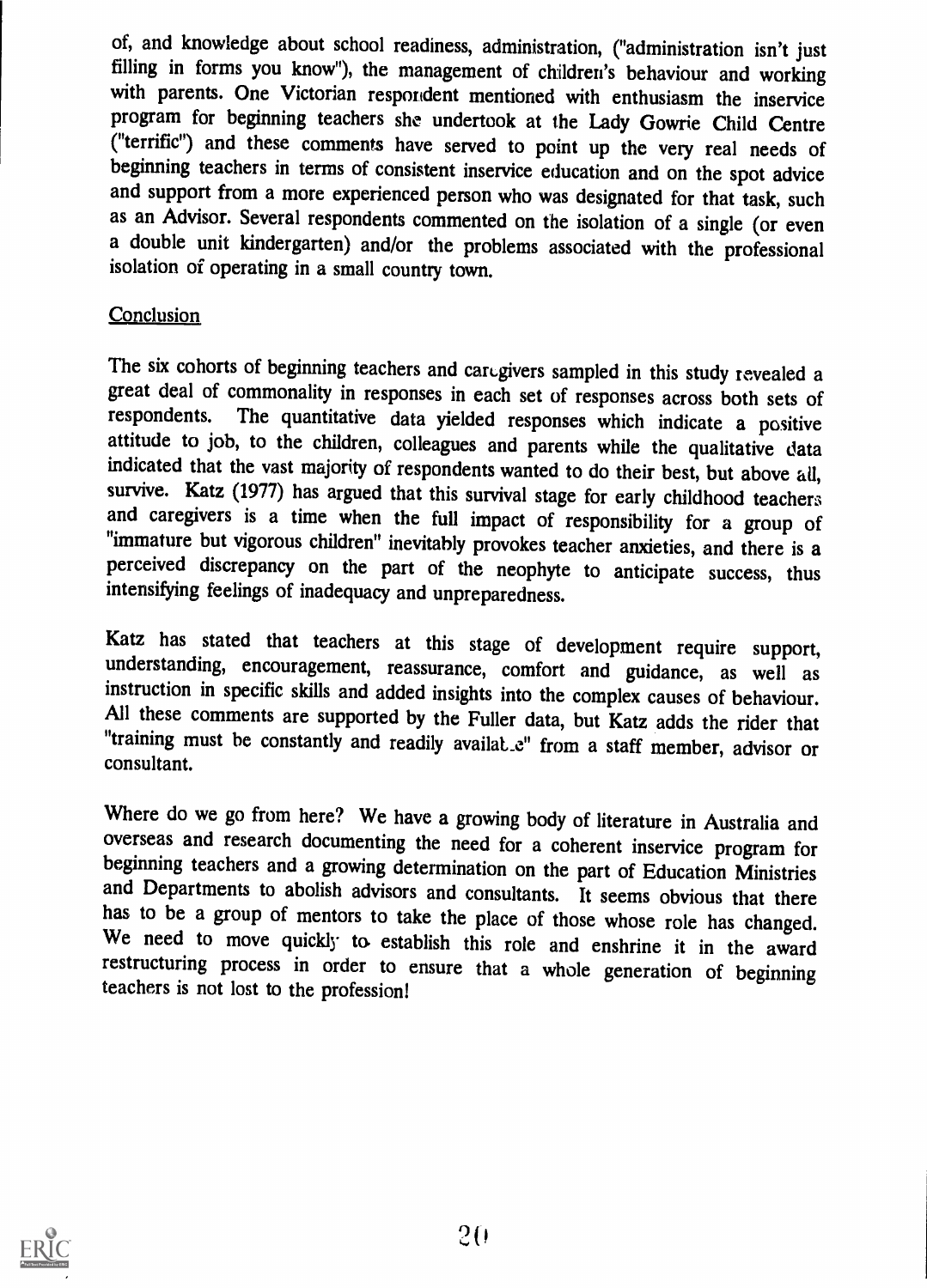#### **Bibliography**

- Borthwick, Jill (1989) "Construing the Experience of Teacher Education: Mode Constructs and Fuller's Stages of Teacher Concers", paper presented at AARE Conference, Adelaide, November.
- Bradley, D. (1989) "Teacher Quality and Career Development", paper presented at Seminar on Leacher Quality and Career Development, Canberra, NBEET,<br>July 10-11.
- DEET (1989) Teachers Learning: Improving Australian Schools Through Inservice Teacher Training and Development, Canberra, AGPS.
- Ebbeck, F.N. (Chair) (1996) Teacher Education in Australia: Report to the Australian Education Council, SA Office of Tertiary Education, Adel<br>SAGP. Adelaide,
- Ebbeck, M.A. & Clyde, M. (1990) "Teacher Development: A Comparative Study of Early Childhood Teachers in Their First Year of Teaching", paper presented at ATEA Conference, Adelaide, July.
- Fogarty, Merv and Lennon, Jim (1991) "Conceptions of Teaching during Induction", South Pacific Journal of Teacher Education, Vol 19 (1) pp 43-48.
- Fuller, Frances & Case, Carol (1969) Concerns of Teachers: A Manual for Teacher Educators, Texas University, Austin.
- Fuller, Frances C. et al (1974) "Concerns of Teachers: Research and<br>Reconceptualisation", paper presented at the 59th Annual Meeting of the American Educational Research Association, Illinois, April (ED 091 439)
- Gilding, K. et al (1980) Report of the South Australian Inque Education, Adelaide, SAGP.
- Katz, Lilian G. (1977) Talks with Teachers: Teacher Reflections in Early Childhood Education, NAEYC, Washington.
- Lennon, J.W., Aspland, T.L., Fogarty, M.F., Lange, J.D., Mason, G.A., Millwater, J. and Streets, G.R. (1988) "Pen Pictures of Beginning Teachers", Brisbane, Board of Teacher Education.

OECD (1989) The Training of Teachers, Paris, CERI.